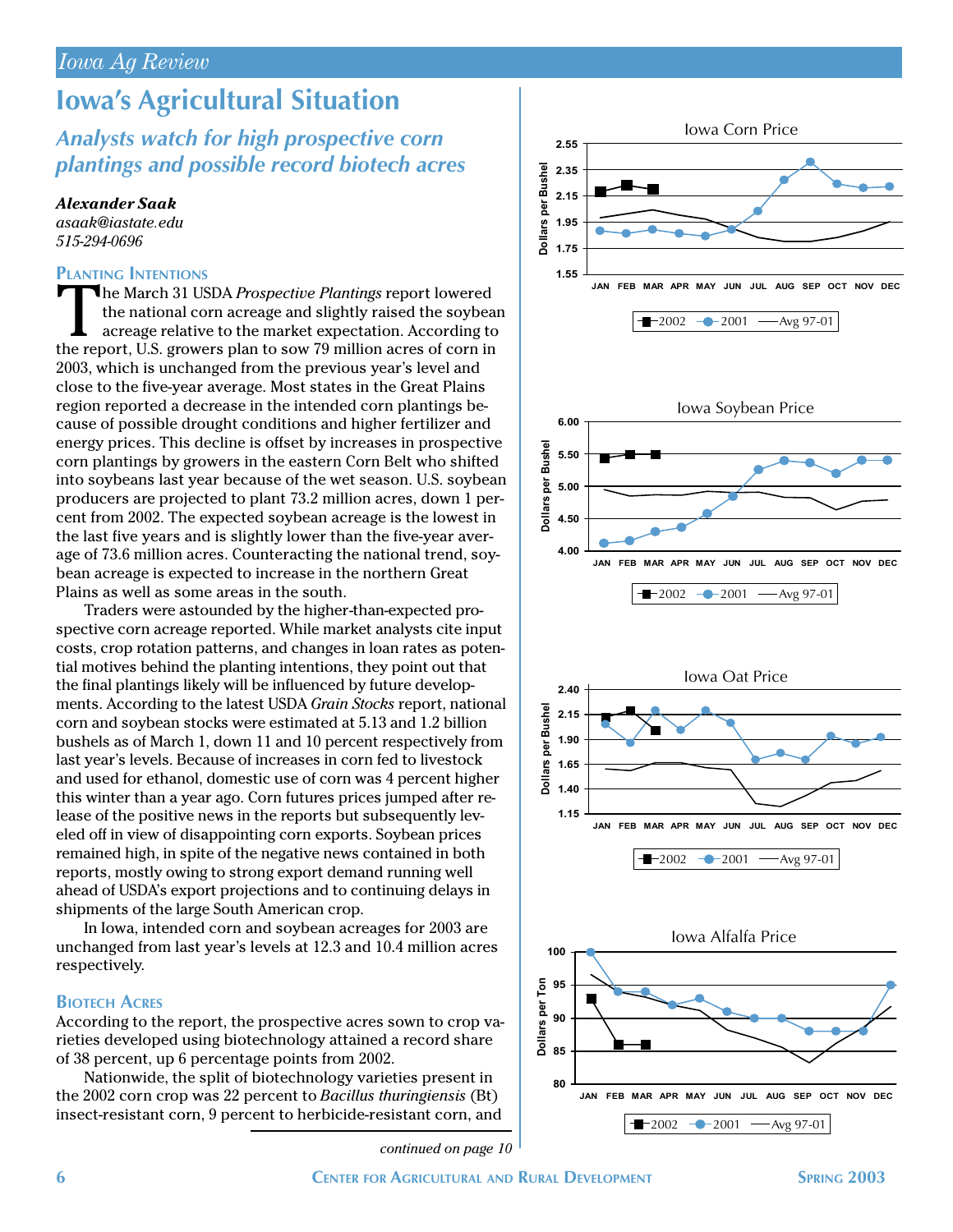### *Iowa Ag Review*



# **Iowa Cash Receipts Jan. – Dec.**

|           | 2002              | 2001   | 2000   |
|-----------|-------------------|--------|--------|
|           | (Million Dollars) |        |        |
| Crops     | 5,979             | 5,406  | 4,979  |
| Livestock | 5,179             | 5,936  | 5,912  |
| Total     | 11,158            | 11,342 | 10,892 |

### **World Stocks-to-Use Ratios**

|          | <b>Crop Year</b>    |            |          |
|----------|---------------------|------------|----------|
|          | 2002/03             | 2001/02    | 2000/01  |
|          | (March. Projection) | (Estimate) | (Actual) |
|          |                     | (Percent)  |          |
| Corn     | 17.22               | 21.36      | 25.42    |
| Soybeans | 15.93               | 17.40      | 17.83    |
| Wheat    | 29.03               | 34.55      | 34.93    |







# **Average Farm Prices Received by Iowa Farmers**

### **March\* Feb. 2003 2003 2002** *(\$/Bushel)* **March**

|                      |                     | $(\frac{s}{B}$ ushel)           |        |  |
|----------------------|---------------------|---------------------------------|--------|--|
| Corn                 | 2.20                | 2.23                            | 1.89   |  |
| Soybeans             | 5.50                | 5.50                            | 4.29   |  |
| Oats                 | 2.00                | 2.20                            | 2.20   |  |
|                      |                     | $(\frac{s}{T}$ on               |        |  |
| Alfalfa              | 81.00               | 81.00                           | 89.00  |  |
| All Hay              | 78.00               | 79.00                           | 86.00  |  |
|                      | (S/Cwt.)            |                                 |        |  |
| Steers & Heifers     | 73.00               | 74.50                           | 69.00  |  |
| <b>Feeder Calves</b> | 89.30               | 89.00                           | 100.00 |  |
| Cows                 | 37.50               | 38.00                           | 41.60  |  |
| Barrows & Gilts      | 35.60               | 35.20                           | 36.70  |  |
| Sows                 | 27.10               | 26.20                           | 33.10  |  |
| Sheep                |                     | 46.60                           | 31.70  |  |
| Lambs                |                     | 87.20                           | 65.00  |  |
|                      | $(\frac{s}{D}ozen)$ |                                 |        |  |
| Eggs                 | 0.44                | 0.36                            | 0.47   |  |
|                      |                     | $(\frac{\text{S}}{\text{Cwt}})$ |        |  |
| All Milk             | 11.20               | 11.70                           | 12.60  |  |
| *Mid-month           |                     |                                 |        |  |